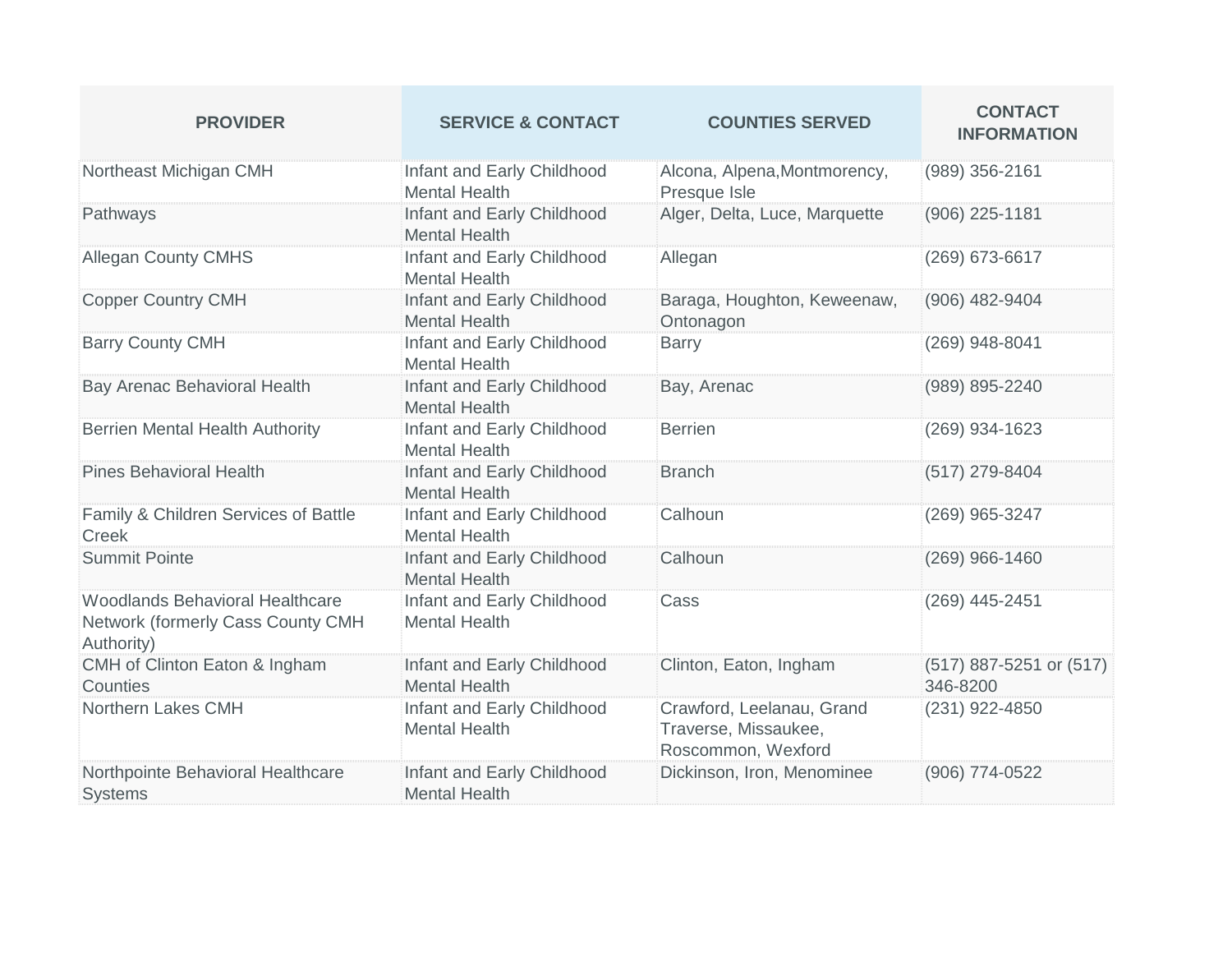| <b>PROVIDER</b>                              | <b>SERVICE &amp; CONTACT</b>                                        | <b>COUNTIES SERVED</b>                                    | <b>CONTACT</b><br><b>INFORMATION</b> |
|----------------------------------------------|---------------------------------------------------------------------|-----------------------------------------------------------|--------------------------------------|
| North Country CMH                            | Infant and Early Childhood<br><b>Mental Health</b>                  | Emmet, Charlevoix, Cheboygan,<br>Antrim, Kalkaska, Otsego | (231) 347-7890 or<br>(800) 834-3393  |
| <b>Flint Easter Seals</b>                    | Infant and Early Childhood<br><b>Mental Health</b>                  | Genesee                                                   | (810) 238-0475                       |
| <b>Genesee County CMH</b>                    | Infant and Early Childhood<br><b>Mental Health</b>                  | Genesee                                                   | (810) 257-3676                       |
| Gogebic CMH                                  | Infant and Early Childhood<br><b>Mental Health</b>                  | Gogebic                                                   | (906) 229-6100                       |
| <b>Gratiot County CMH</b>                    | Infant and Early Childhood<br><b>Mental Health</b>                  | Gratiot                                                   | (989) 466-4104                       |
| <b>Huron Behavioral Health</b>               | Infant and Early Childhood<br><b>Mental Health</b>                  | Huron                                                     | (989) 269-9293                       |
| Ionia County CMH                             | Infant and Early Childhood<br><b>Mental Health</b>                  | Ionia                                                     | (616) 527-1790                       |
| <b>AuSable Valley CMH</b>                    | Infant and Early Childhood<br><b>Mental Health</b>                  | losco, Ogemaw, Oscoda                                     | (989) 362-8636                       |
| Integro LLC                                  | Infant and Early Childhood<br><b>Mental Health</b>                  | Jackson                                                   | (517) 789-1234                       |
| LifeWays                                     | Infant and Early Childhood<br>Mental Healthed - Maribeth<br>Leonard | Jackson                                                   | (517) 789-1208                       |
| Elizabeth Upjohn Community Healing<br>Center | Infant and Early Childhood<br><b>Mental Health</b>                  | Kalamazoo                                                 | (269) 343-1651                       |
| Kalamazoo CMH- Healing Circle                | Infant and Early Childhood<br><b>Mental Health</b>                  | Kalamazoo                                                 | $(269)$ 553-8000                     |
| Network 180                                  | Infant and Early Childhood<br><b>Mental Health</b>                  | Kent                                                      | $(616)$ 336-3909                     |
| West Michigan CMH                            | Infant and Early Childhood<br><b>Mental Health</b>                  | Lake, Mason, Oceana                                       | (231) 845-6294                       |
| Lapeer CMH                                   | Infant and Early Childhood<br><b>Mental Health</b>                  | Lapeer                                                    | (810) 667-0500                       |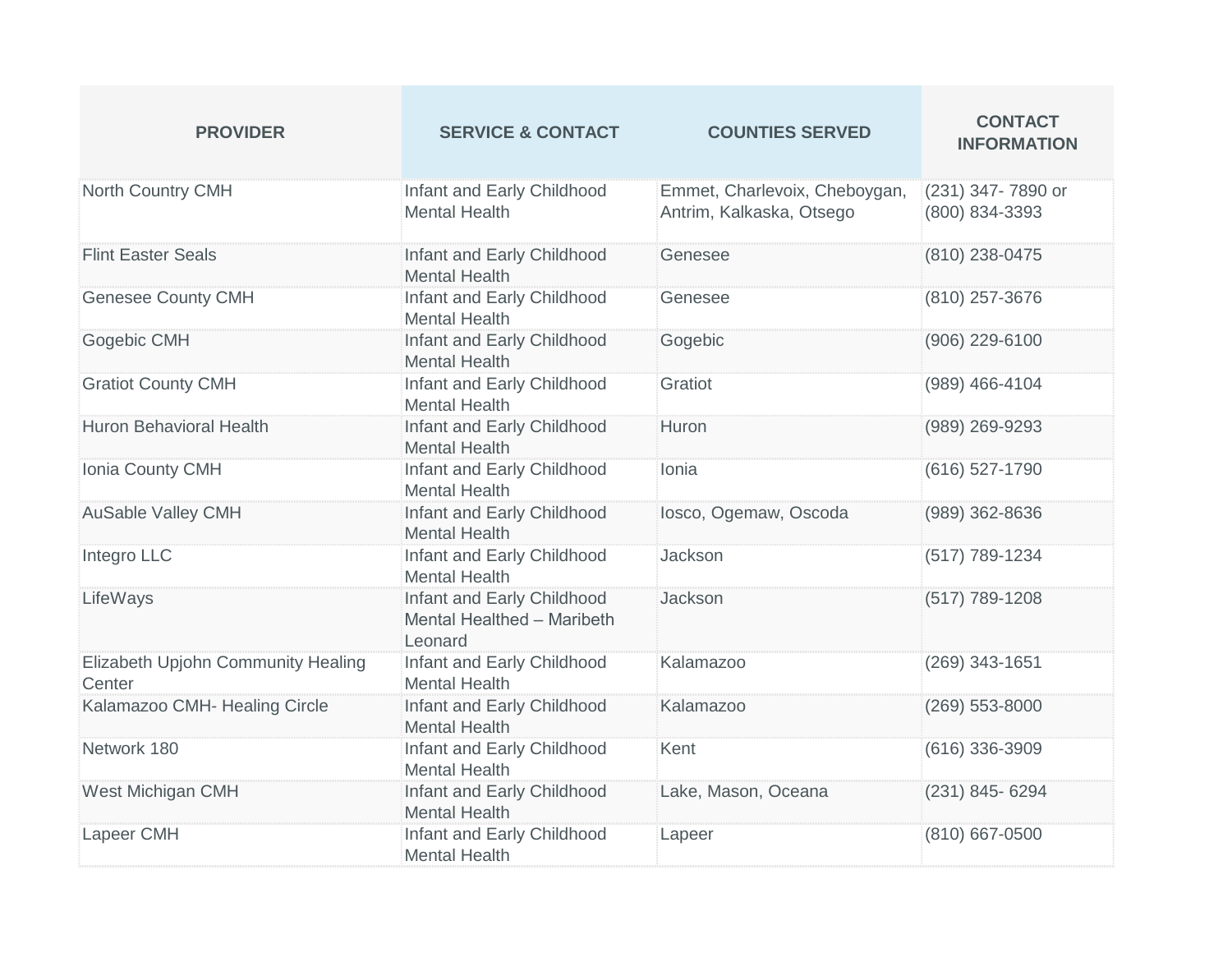| <b>PROVIDER</b>                                           | <b>SERVICE &amp; CONTACT</b>                       | <b>COUNTIES SERVED</b>                                  | <b>CONTACT</b><br><b>INFORMATION</b> |
|-----------------------------------------------------------|----------------------------------------------------|---------------------------------------------------------|--------------------------------------|
| <b>Lenawee CMH Authority</b>                              | Infant and Early Childhood<br><b>Mental Health</b> | Lenawee                                                 | $(517)$ 263-8905                     |
| <b>Livingston County CMH</b>                              | Infant and Early Childhood<br><b>Mental Health</b> | Livingston                                              | $(517) 548 - 0081$                   |
| Macomb County CMH                                         | Infant and Early Childhood<br><b>Mental Health</b> | Macomb                                                  | (586) 469-5870                       |
| Centra Wellness Network (formerly<br>Manistee-Benzie CMH) | Infant and Early Childhood<br><b>Mental Health</b> | Manistee, Benzie                                        | (877) 398-2013                       |
| Monroe CMH                                                | Infant and Early Childhood<br><b>Mental Health</b> | Monroe                                                  | (734) 243-3371                       |
| Montcalm CMH                                              | Infant and Early Childhood<br><b>Mental Health</b> | Montcalm                                                | (989) 831-7520                       |
| Healthwest (formerly Muskegon County<br>CMH)              | Infant and Early Childhood<br><b>Mental Health</b> | Muskegon                                                | (231) 724-1111                       |
| Newaygo County MH                                         | Infant and Early Childhood<br><b>Mental Health</b> | Newaygo                                                 | (231) 689-7330                       |
| <b>Easter Seals</b>                                       | Infant and Early Childhood<br><b>Mental Health</b> | Oakland                                                 | (800) 75-SEALS or<br>(248) 475-6500  |
| <b>CMH</b> for Central Michigan                           | Infant and Early Childhood<br><b>Mental Health</b> | Osceola, Clare, Gladwin,<br>Mescosta, Isabella, Midland | (989) 772-5938                       |
| <b>CMH of Ottawa County</b>                               | Infant and Early Childhood<br><b>Mental Health</b> | Ottawa                                                  | (616) 392-1873                       |
| Saginaw County CMH                                        | Infant and Early Childhood<br><b>Mental Health</b> | Saginaw                                                 | (989) 797-3400                       |
| Hiawatha Behavioral Health                                | Infant and Early Childhood<br><b>Mental Health</b> | Schoolcraft, Chippewa, Mackinac (906) 643-8616          |                                      |
| <b>Shiawassee County CMH Authority</b>                    | Infant and Early Childhood<br><b>Mental Health</b> | Shiawassee                                              | (989) 723- 6791                      |
| St. Clair CMH                                             | Infant and Early Childhood<br><b>Mental Health</b> | St. Clair                                               | (810) 985-8900                       |
| St. Joseph County CMH                                     | Infant and Early Childhood<br><b>Mental Health</b> | St. Joseph                                              | (269) 467-1000                       |